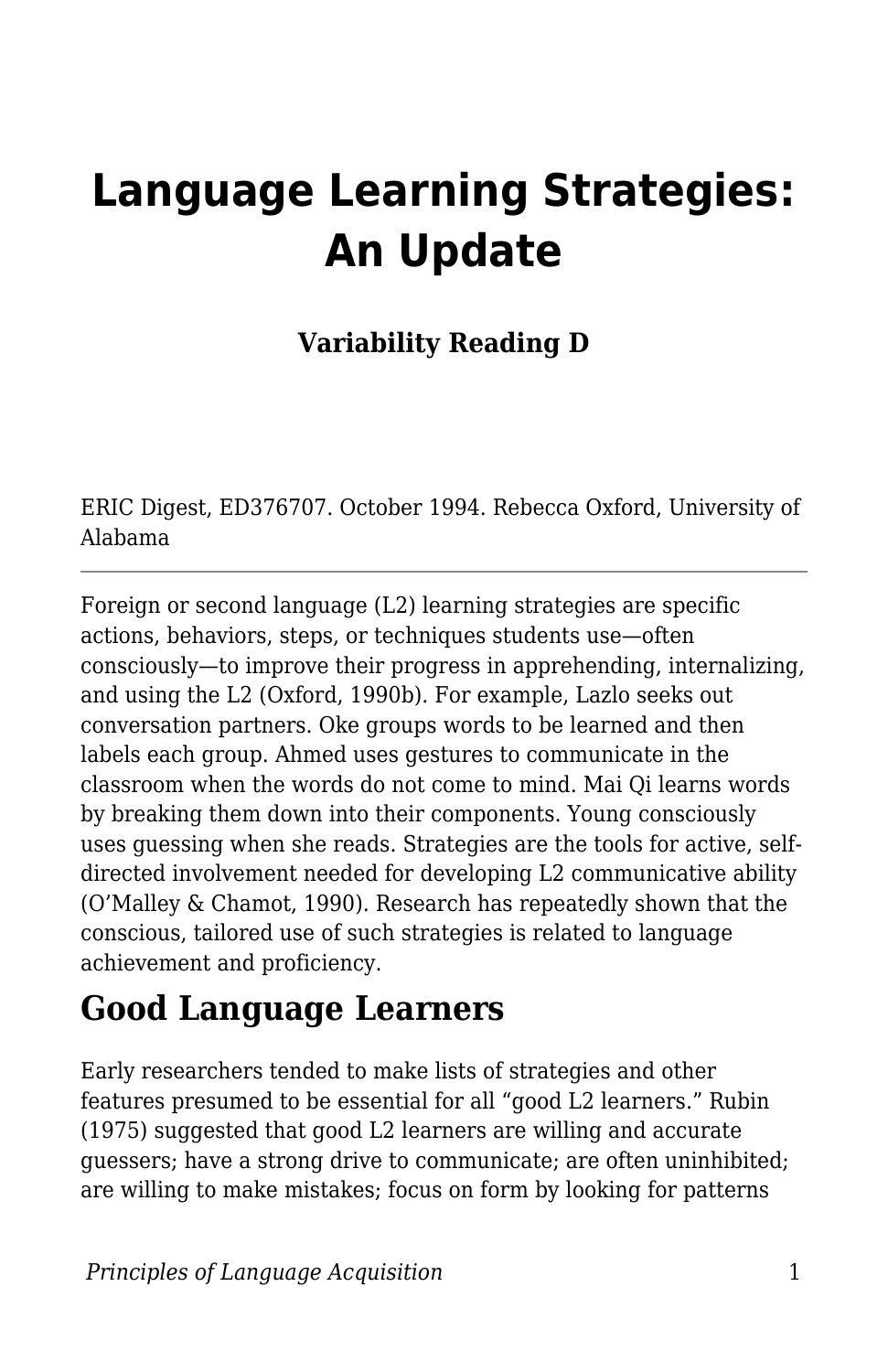and analyzing; take advantage of all practice opportunities; monitor their speech as well as that of others; and pay attention to meaning.

A number of these characteristics have been validated by subsequent research. However, the "uninhibited" aspect has not been confirmed as part of all or most good language learners. Because of language anxiety, many potentially excellent L2 learners are naturally inhibited; they combat inhibition by using positive self-talk, by extensive use of practicing in private, and by putting themselves in situations where they have to participate communicatively.

Naiman, Frohlich, and Todesco (1975) made a list of strategies used by successful L2 learners, adding that they learn to think in the language and address the affective aspects of language acquisition. For additional lists of strategies used by good language learners, see Ramirez (1986) and Reiss (1985).

### **Effectiveness and Orchestration of L2 Learning Strategies**

Research supports the effectiveness of using L2 learning strategies and has shown that successful language learners often use strategies in an orchestrated fashion. Some findings are listed below:

- Use of appropriate language learning strategies often results in improved proficiency or achievement overall or in specific skill areas (Oxford et al., 1993; Thompson & Rubin, 1993).
- Successful language learners tend to select strategies that work well together in a highly orchestrated way, tailored to the requirements of the language task (Chamot & Kupper, 1989). These learners can easily explain the strategies they use and why they employ them (O'Malley & Chamot, 1990).
- Cognitive (e.g., translating, analyzing) and metacognitive (e.g., planning, organizing) strategies are often used together, supporting each other (O'Malley & Chamot, 1990). Well-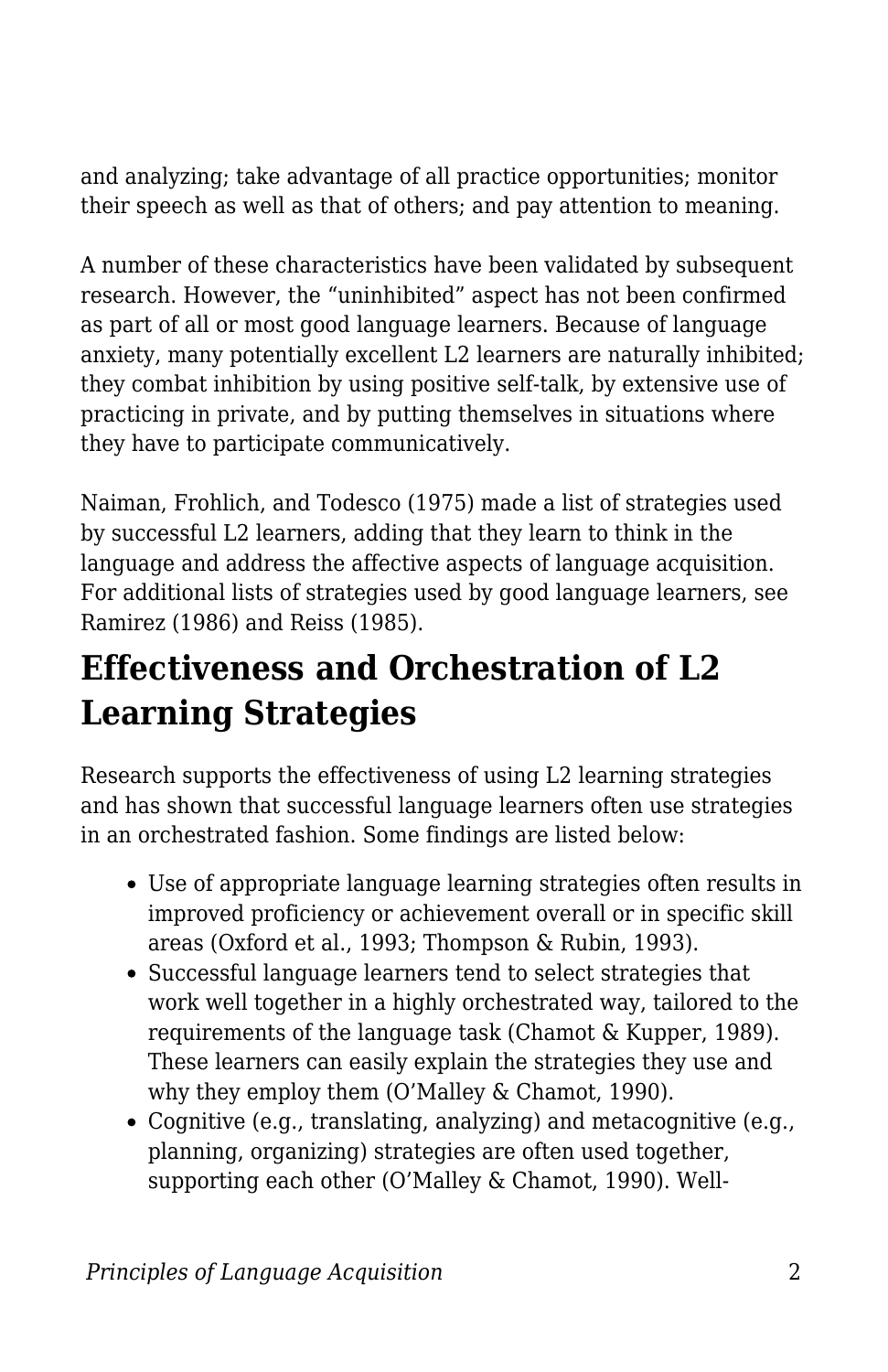tailored combinations of strategies often have more impact than single strategies.

- Certain strategies or clusters of strategies are linked to particular language skills or tasks. For example, L2 writing, like L1 writing, benefits from the learning strategies of planning, self-monitoring, deduction, and substitution. L2 speaking demands strategies such as risk-taking, paraphrasing, circumlocution, self-monitoring, and self-evaluation. L2 listening comprehension gains from strategies of elaboration, inferencing, selective attention, and self-monitoring, while reading comprehension uses strategies like reading aloud, guessing, deduction, and summarizing (Chamot & Kupper, 1989). See Oxford (1990b) for a detailed chart that maps relevant strategies with listening, speaking, reading, and writing skills.
- The powerful social and affective strategies are found less often in L2 research. This is, perhaps, because these behaviors are not studied frequently by L2 researchers, and because learners are not familiar with paying attention to their own feelings and social relationships as part of the L2 learning process (Oxford, 1990b).

### **Factors Influencing the Choice of L2 Learning Strategies**

Oxford (1990a) synthesized existing research on how the following factors influence the choice of strategies used among students learning a second language.

#### **Motivation**

More motivated students tended to use more strategies than less motivated students, and the particular reason for studying the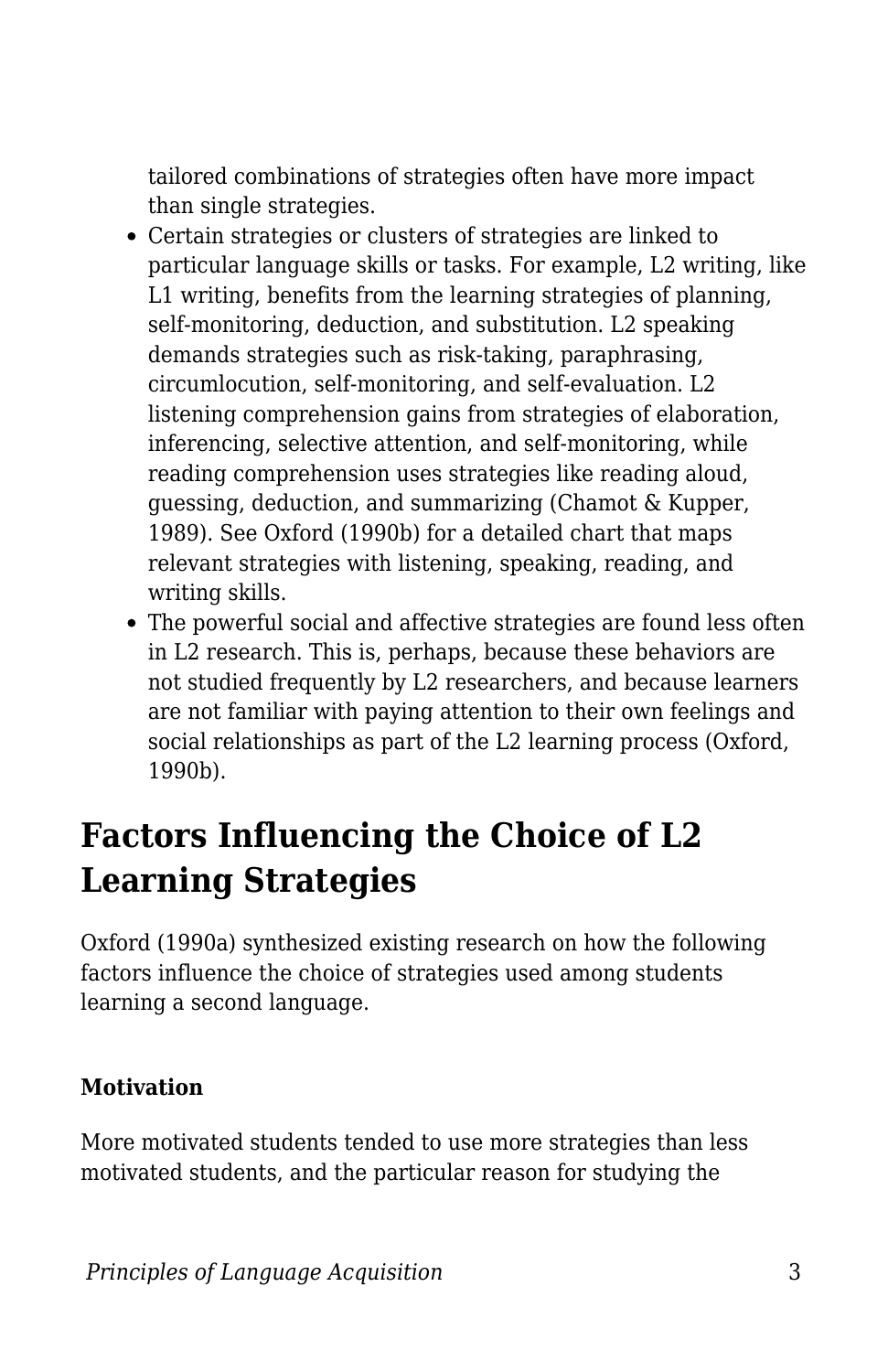language (motivational orientation, especially as related to career field) was important in the choice of strategies.

#### **Gender**

Females reported greater overall strategy use than males in many studies (although sometimes males surpassed females in the use of a particular strategy).

#### **Cultural Background**

Rote memorization and other forms of memorization were more prevalent among some Asian students than among students from other cultural backgrounds. Certain other cultures also appeared to encourage this strategy among learners.

#### **Attitudes and Beliefs**

These were reported to have a profound effect on the strategies learners choose, with negative attitudes and beliefs often causing poor strategy use or lack of orchestration of strategies.

#### **Type of Task**

The nature of the task helped determine the strategies naturally employed to carry out the task.

#### **Age and L2 Stage**

Students of different ages and stages of L2 learning used different strategies, with certain strategies often being employed by older or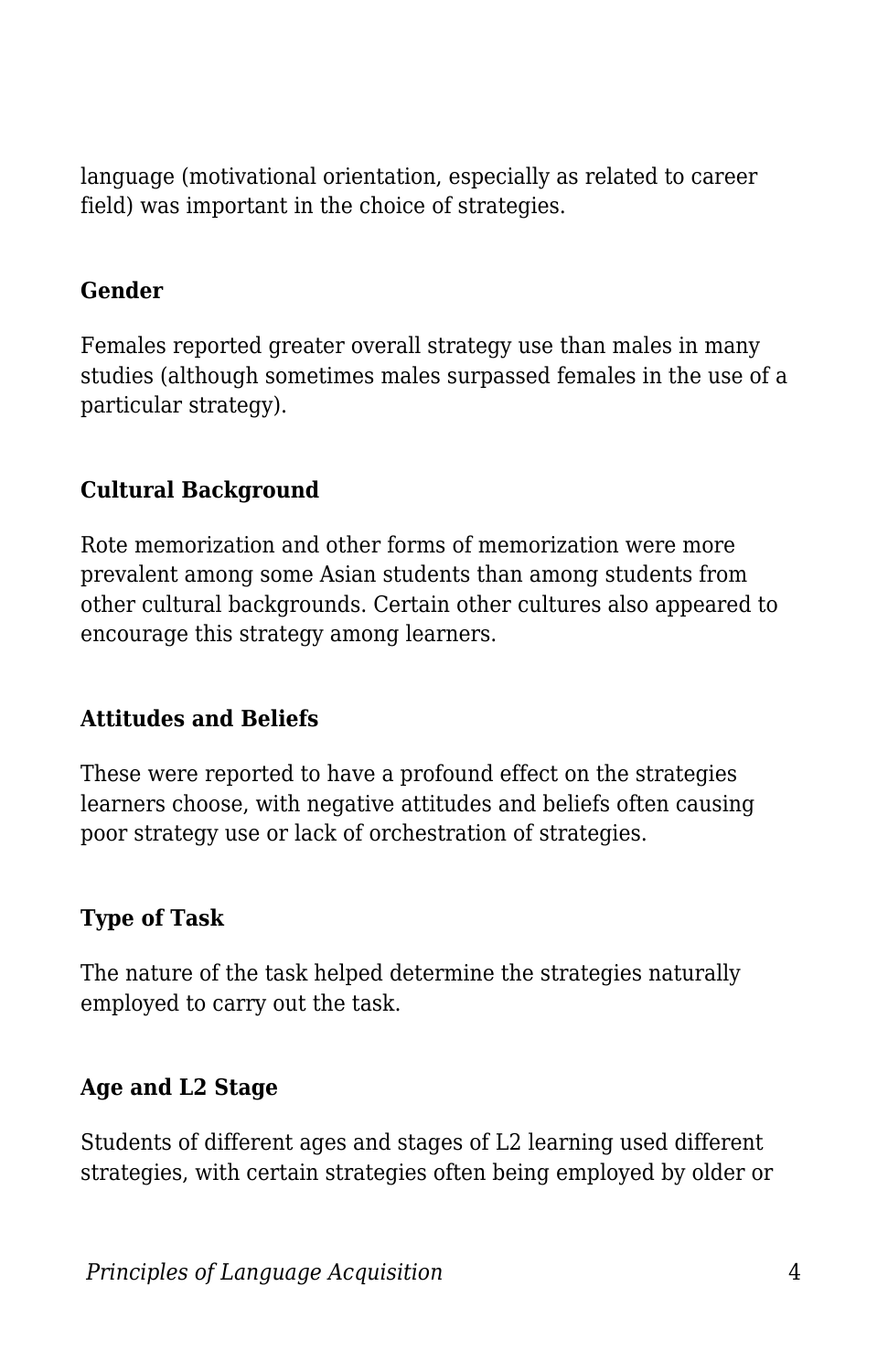more advanced students.

#### **Learning Style**

Learning style (general approach to language learning) often determined the choice of L2 learning strategies. For example, analytic-style students preferred strategies such as contrastive analysis, rule-learning, and dissecting words and phrases, while global students used strategies to find meaning (guessing, scanning, predicting) and to converse without knowing all the words (paraphrasing, gesturing).

#### **Tolerance of Ambiguity**

Students who were more tolerant of ambiguity used significantly different learning strategies in some instances than did students who were less tolerant of ambiguity.

### **L2 Strategy Training**

Considerable research has been conducted on how to improve L2 students' learning strategies. In many investigations, attempts to teach students to use learning strategies (called strategy training or learner training) have produced good results (Thompson & Rubin, 1993). However, not all L2 strategy training studies have been successful or conclusive. Some training has been effective in various skill areas but not in others, even within the same study. (For details of studies, see Oxford & Crookall, 1989.)

Based on L2 strategy training research, the following principles have been tentatively suggested, subject to further investigation:

L2 strategy training should be based clearly on students' attitudes, beliefs, and stated needs.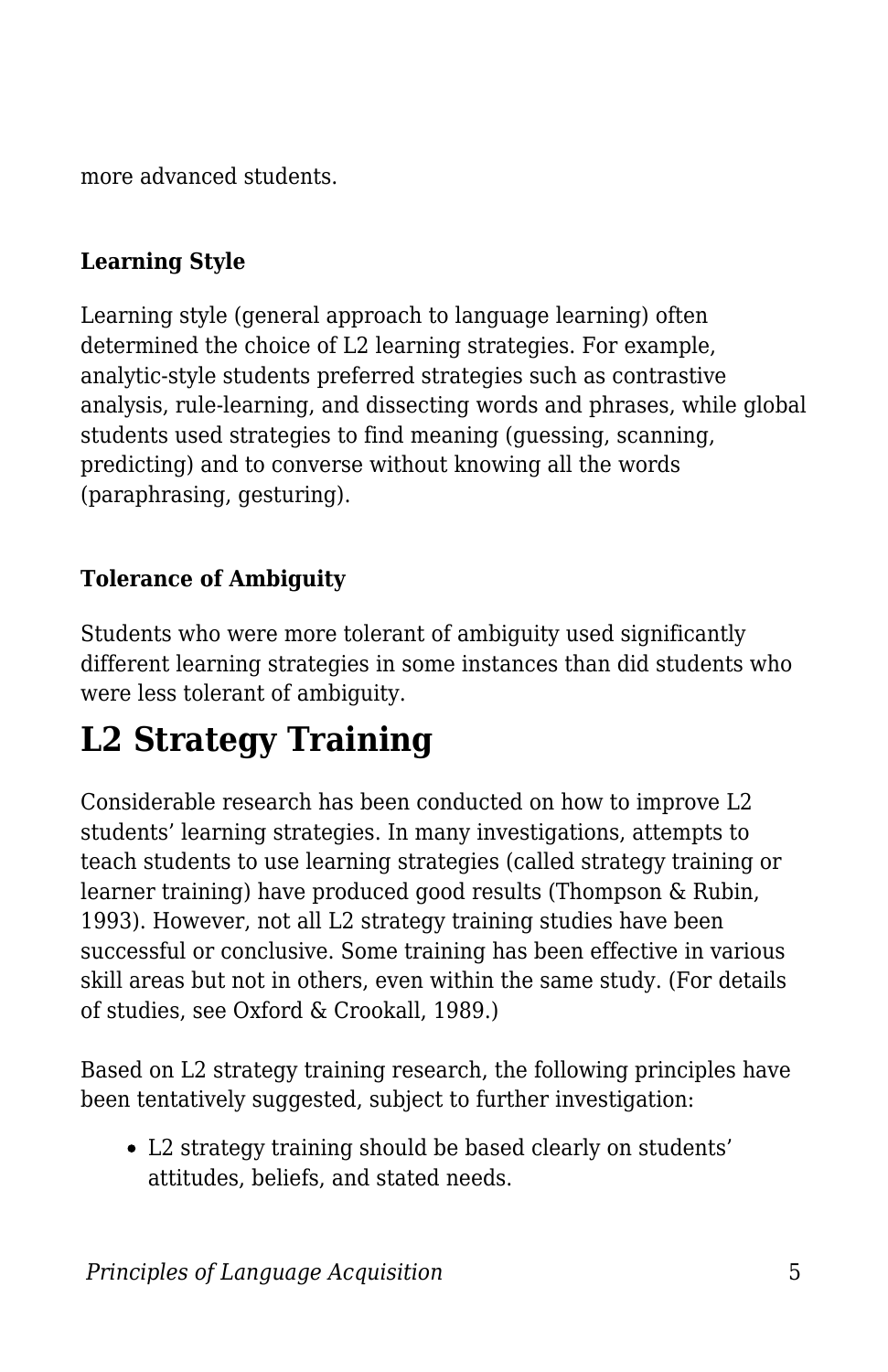- Strategies should be chosen so that they mesh with and support each other and so that they fit the requirements of the language task, the learners' goals, and the learners' style of learning.
- Training should, if possible, be integrated into regular L2 activities over a long period of time rather than taught as a separate, short intervention.
- Students should have plenty of opportunities for strategy training during language classes.
- Strategy training should include explanations, handouts, activities, brainstorming, and materials for reference and home study.
- Affective issues such as anxiety, motivation, beliefs, and interests—all of which influence strategy choice—should be directly addressed by L2 strategy training.
- Strategy training should be explicit, overt, and relevant and should provide plenty of practice with varied L2 tasks involving authentic materials.
- Strategy training should not be solely tied to the class at hand; it should provide strategies that are transferable to future language tasks beyond a given class.
- Strategy training should be somewhat individualized, as different students prefer or need certain strategies for particular tasks.
- Strategy training should provide students with a mechanism to evaluate their own progress and to evaluate the success of the training and the value of the strategies in multiple tasks.

## **Problems in Classifying Strategies**

Almost two dozen L2 strategy classification systems have been divided into the following groups: (1) systems related to successful language learners (Rubin, 1975); (2) systems based on psychological functions (O'Malley & Chamot, 1990); (3) linguistically based systems dealing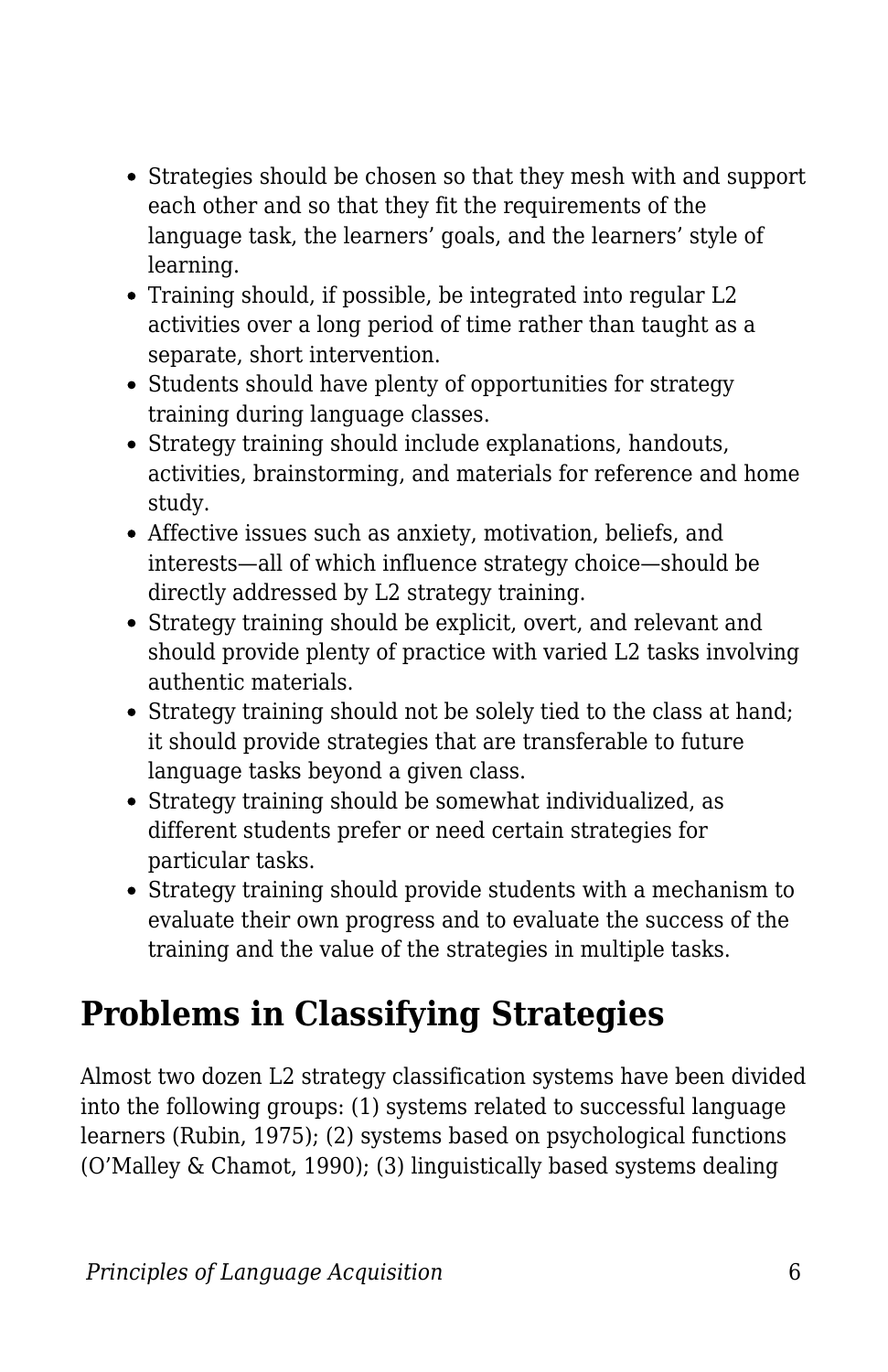with guessing, language monitoring, formal and functional practice (Bialystok, 1981) or with communication strategies like paraphrasing or borrowing (Tarone, 1983); (4) systems related to separate language skills (Cohen, 1990); and (5) systems based on different styles or types of learners (Sutter, 1989). The existence of these distinct strategy typologies indicates a major problem in the research area of L2 learning strategies: lack of a coherent, well-accepted system for describing these strategies.

### **Implications**

Researchers must reconceptualize L2 learning strategies to include the social and affective sides of learning along with the more intellectual sides. The L2 learner is not just a cognitive and metacognitive machine but, rather, a whole person. In strategy training, teachers should help students develop affective and social strategies, as well as intellectually related strategies, based on their individual learning styles, current strategy use, and specific goals.

Research should be replicated so more consistent information becomes available within and across groups of learners. Particularly important is information on how students from different cultural backgrounds use language learning strategies. L2 teachers need to feel confident that the research is applicable to their students.

More research on factors affecting strategy choice would be helpful. Learning style is an important factor, along with gender, age, nationality or ethnicity, beliefs, previous educational and cultural experiences, and learning goals. Additionally, it is likely that different kinds of learners (e.g., analytic vs. global or visual vs. auditory) might benefit from different modes of strategy training.

Teachers must have training relevant to their own instructional situations in three areas: identifying students' current learning strategies through surveys, interviews, or other means; helping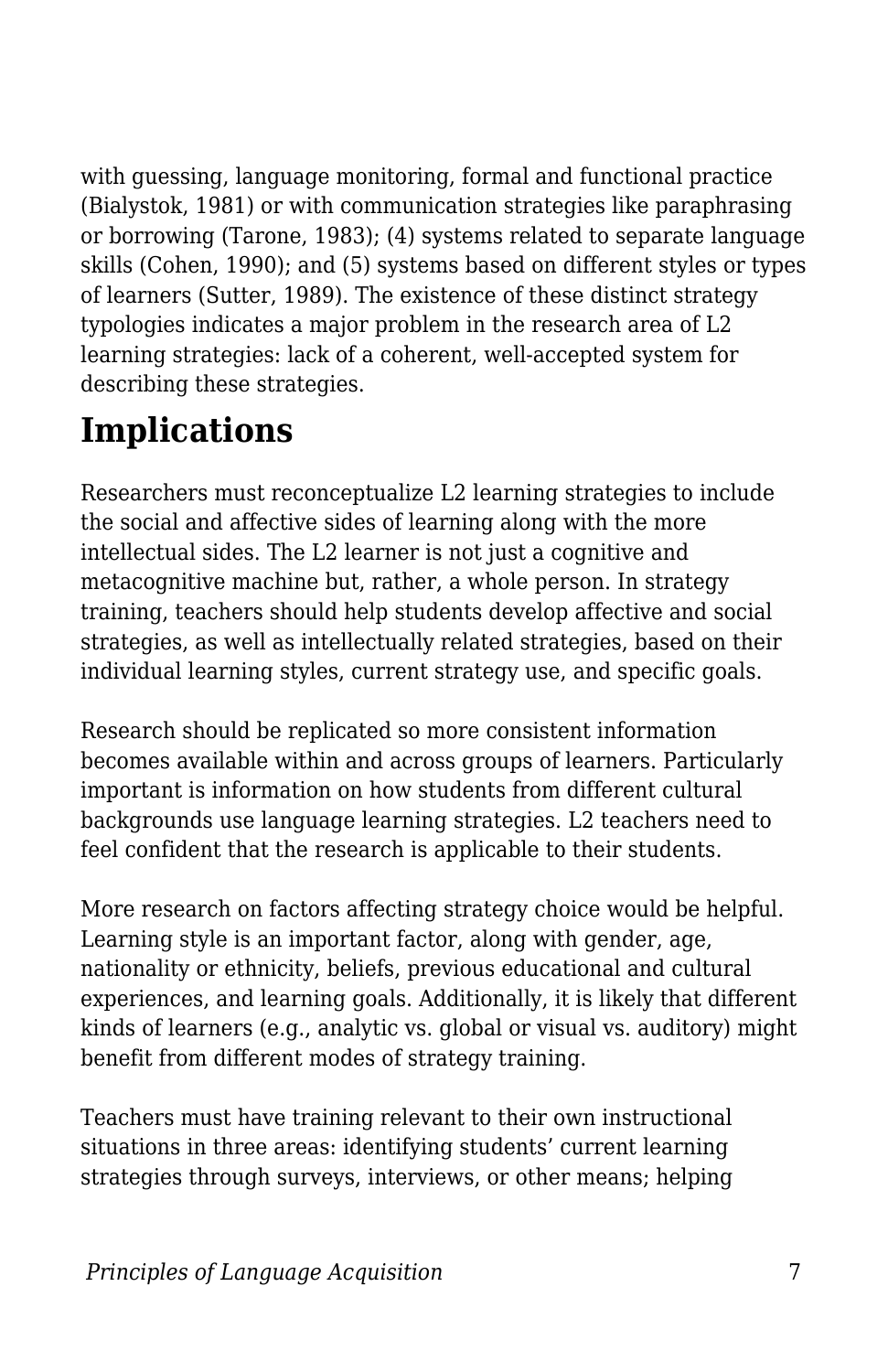individual students discern which strategies are most relevant to their learning styles, tasks, and goals; and aiding students in developing orchestrated strategy use rather than a scattered approach.

### **References:**

Bialystok, E. (1981). The role of conscious strategies in second language proficiency. Modern Language Journal, 65, 24–35.

Chamot, A.U., & Kupper. L. (1989). Learning strategies in foreign language instruction. Foreign Language Annals, 22, 13–24.

Cohen, A.D. (1990). Language learning: Insights for learners, teachers, and researchers. Boston: Heinle & Heinle.

Naiman, N., Frohlich, M., & Todesco, A. (1975). The good second language learner. TESL Talk, 6, 58–75.

O'Malley, J.M., & Chamot, A.U. (1990). Learning strategies in second language acquisition. Cambridge: Cambridge University Press.

Oxford, R.L. (1989). Use of language learning strategies: A synthesis of studies with implications for strategy training. System, 17, 235–247.

Oxford, R.L. (1990a). Language learning strategies and beyond: A look at strategies in the context of styles. In S.S. Magnan (Ed.), Shifting the instructional focus to the learner (pp. 35–55). Middlebury, VT: Northeast Conference on the Teaching of Foreign Languages.

Oxford, R.L. (1990b). Language learning strategies: What every teacher should know. Boston: Heinle & Heinle.

Oxford, R.L., & Crookall, D. (1989). Research on language learning strategies: Methods, findings, and instructional issues. Modern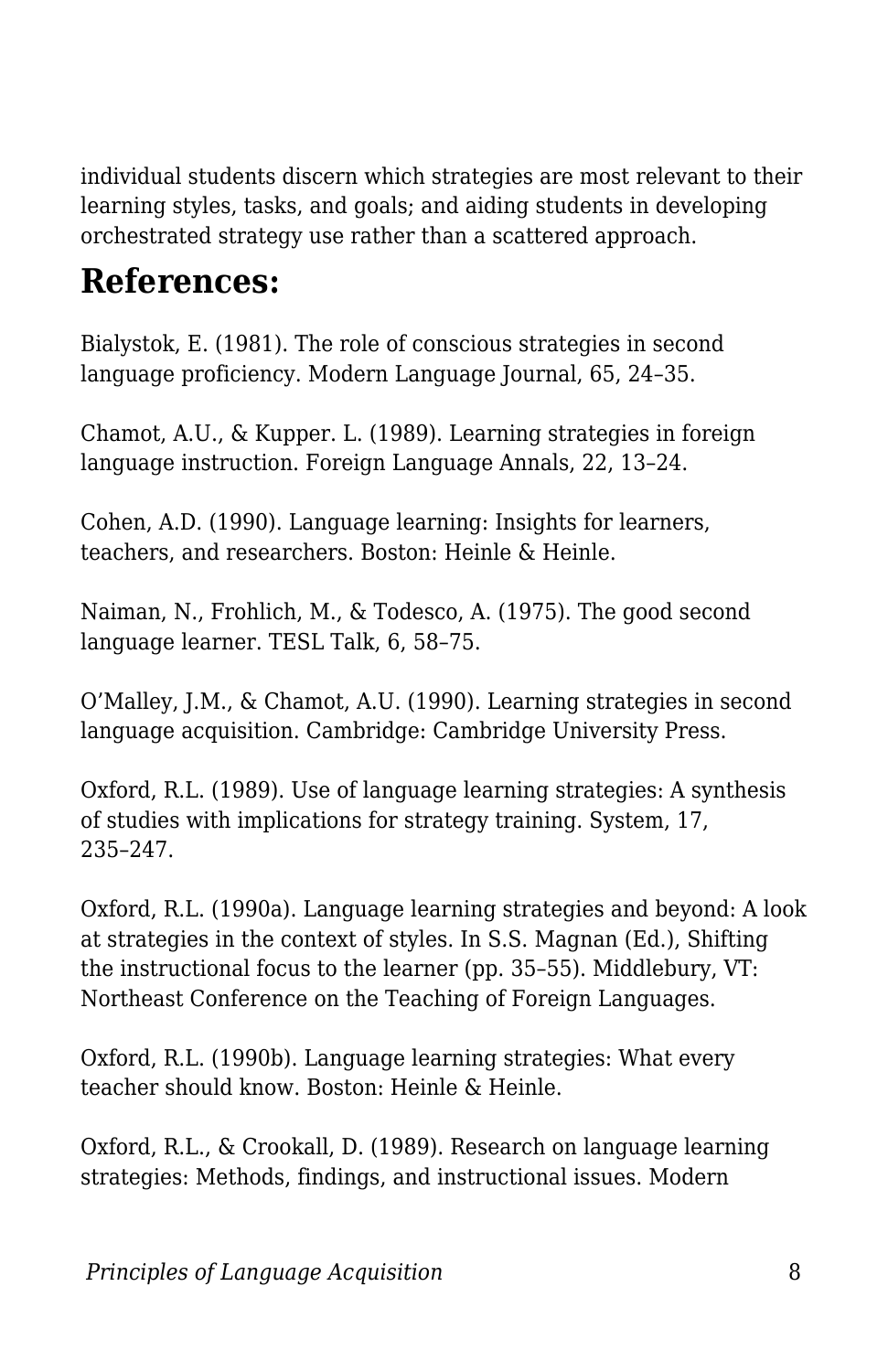Language Journal, 73, 404–419.

Oxford, R.L., Park-Oh, Y., Ito, S. & Sumrall, M. (1993). Learning Japanese by satellite: What influences student achievement? System, 21, 31–48.

Ramirez, A. (1986). Language learning strategies used by adolescents studying French in New York schools. Foreign Language Annals, 19, 131–141.

Reiss, M.A. (1985). The good language learners: Another look. Canadian Modern Language Review, 41, 511–23.

Rubin, J. (1975). What the "good language learner" can teach us. TESOL Quarterly, 9, 41–51.

Sutter, W. (1989). Strategies and styles. Aalborg, Denmark: Danish Refugee Council.

Tarone, E. (1983). Some thoughts on the notion of "communication strategy." In C. Faerch & G. Kasper (Eds.), Strategies in interlanguage communication (pp. 61–74). London: Longman.

Thompson, I., & Rubin, J. (1993). Improving listening comprehension in Russian. Washington, DC: Department of Education, International Research and Studies Program.

\* \* \*

This report was prepared with funding from the Office of Educational Research and Improvement, U.S. Dept. of Education, under contract no. RR93002010. The opinions expressed do not necessarily reflect the positions or policies of OERI or ED. ERIC Clearinghouse on Languages and Linguistics

4646 40th Street, NW

*Principles of Language Acquisition* 9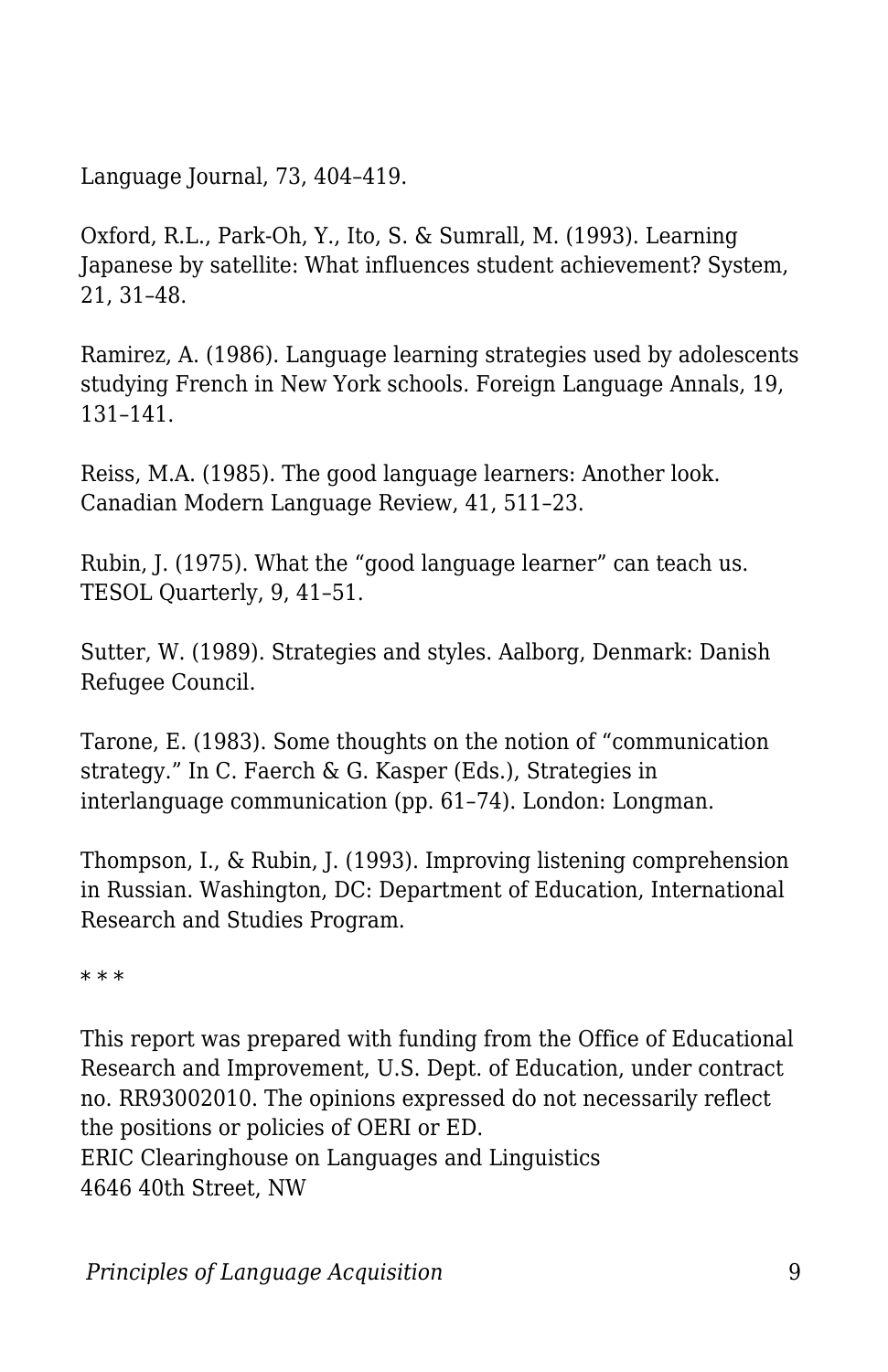Washington, DC 20016-1859 (202)362-0700 / (800)276-9834 [eric@cal.org](mailto:eric@cal.org)

#### **Adapted with permission from:**

Teemant, A. & Pinnegar, S. (2007). *Understanding Langauge Acquisition Instructional Guide.* Brigham Young University-Public School Partnership.



**Principles of** Language **Acquisition** 

**Bohdana Allman** 



Allman, B. (2019). *Principles of Language Acquisition*. EdTech Books. Retrieved from https://edtechbooks.org/language\_acquisition